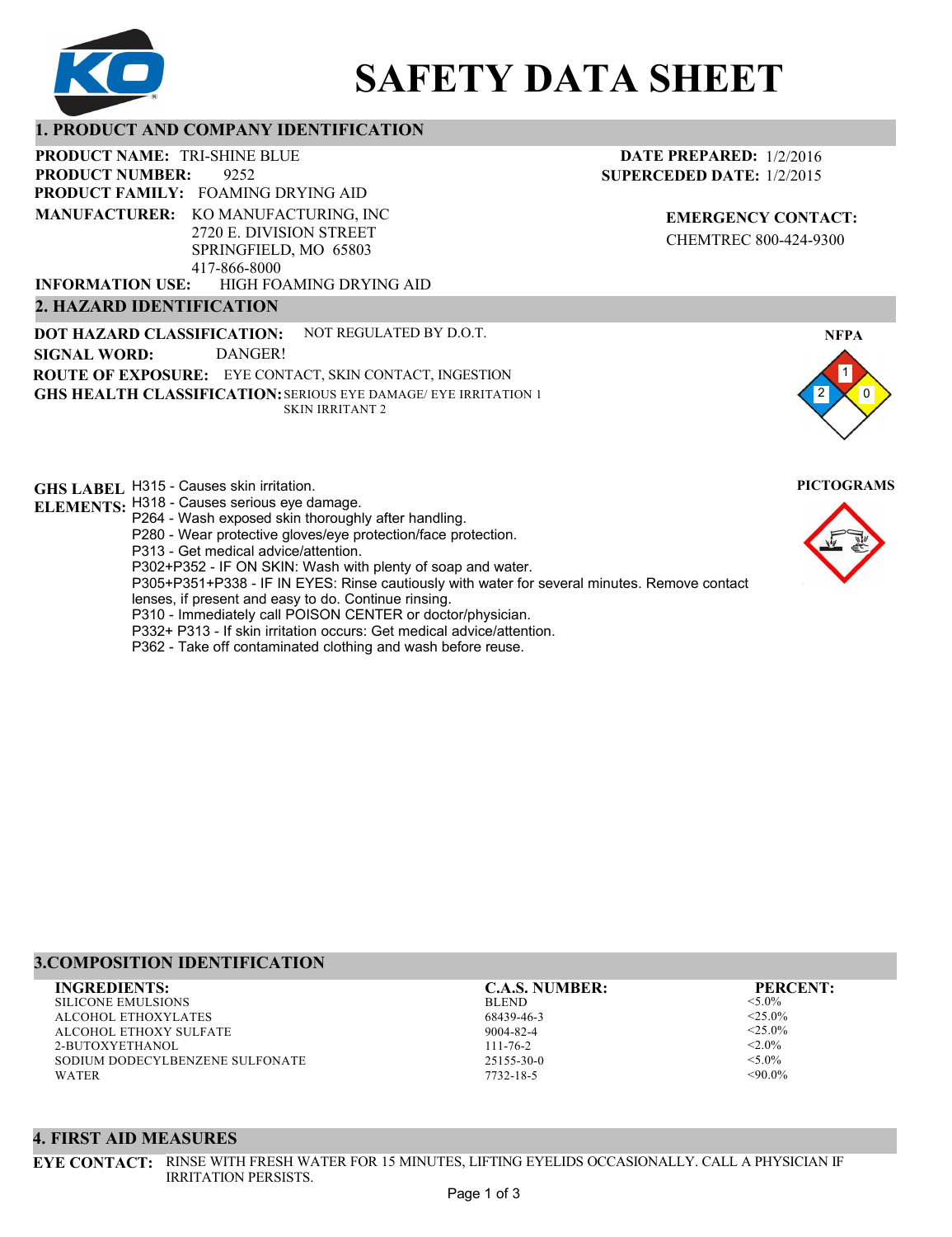#### **4. FIRST AID MEASURES - CONTINUED**

**SKIN CONTACT:** RINSE WITH PLENTY OF FRESH WATER AND REMOVE CONTAMINATED CLOTHING IMMEDIATELY. CALL A PHYSICIAN IF IRRITATION PERSISTS.

**INGESTION:** RINSE MOUTH WITH FRESH WATER. DO NOT INDUCE VOMITING. CALL A PHYSICIAN IMMEDIATELY. IF CONSCIOUS, GIVE LARGE QUANTITIES OF WATER. DO NOT GIVE ANYTHING BY MOUTH IF UNCONSCIOUS.

**INHALATION:** IF OVERCOME BY EXPOSURE, REMOVE VICTIM TO FRESH AIR IMMEDIATELY. GIVE OXYGEN OR ARTIFICIAL RESPIRATION AS NEEDED. CALL A PHYSICIAN IMMEDIATELY.

#### **5. FIRE FIGHTING MEASURES**

**FLAMMABLE PROPERTIES:** NON FLAMMABLE.

**FLASH POINT:** >200 F

**SUITABLE EXTINGUISHING MEDIA:** DRY CHEMICAL, FOAM OR CARBON DIOXIDE, WATER SPRAY.

**UNSUITABLE EXTINGUISHING MEDIA:** NOT ESTABLISHED.

**SPECIFIC HAZARDS ARISING** NONE KNOWN.

#### **FROM THE CHEMICAL:**

**PROTECTIVE EQUIPMENT AND PRECAUTIONS FOR FIREFIGHTERS:** APPPROVED) AND FULL PROTECTIVE GEAR. WEAR SELF-CONTAINED BREATHING APPARATUS (PRESSURE DEMAND MSHA/NIOSH

#### **6. ACCIDENTAL RELEASE MEASURES**

**PERSONAL PRECAUTIONS:** AVOID CONTACT WITH EYES AND SKIN. SPILL AREA MAY BE SLIPPERY. WEAR PROPER PROTECTIVE EQUIPMENT WHEN DEALING WITH RELEASE.

**ENVIRONMENTAL PRECAUTIONS:** CONTAIN SPILL TO AVOID RELEASE TO THE ENVIRONMENT. KEEP CONTAINER TIGHTLY CLOSED WHEN NOT IN USE.

**METHODS FOR CONTAINMENT** COLLECT FOR DISPOSAL USING AN INERT ABSORBENT MATERIAL AND TRANSFER TO A **AND CLEAN-UP:** CONTAINER FOR REUSE OR DISPOSAL.

#### **7. HANDLING AND STORAGE**

**HANDLING:** HANDLE WITH CARE AND AVOID CONTACT WITH EYES AND SKIN. ALWAYS WEAR PROPER CHEMICAL RESISTANT PROTECTIVE EQUIPMENT 29CFR1910.132-138. WASH THOROUGHLY AFTER HANDLING.

**STORAGE:** STORE IN A COOL, DRY PLACE. KEEP OUT OF REACH OF CHILDREN. KEEP LID TIGHTLY CLOSED WHEN NOT IN USE.

#### **8. EXPOSURE CONTROLS/PERSONAL PROTECTION**

**ENGINEERING CONTROLS:** NONE REQUIRED UNDER NORMAL USE.

**EYE / FACE PROTECTION:** CHEMICAL SAFETY GLASSES.

**SKIN PROTECTION:** CHEMICAL RESISTANT GLOVES.

**THRESHOLD LIMIT VALUE (TLV):** 2-BUTOXYETHANOL, 20 PPM

#### **9. PHYSICAL AND CHEMICAL PROPERTIES**

**PHYSICAL STATE:** LIQUID. **APPEARANCE: ODOR: BOILING POINT:** NOT ESTABLISHED. **FREEZING POINT:** NOT ESTABLISHED. **SPECIFIC GRAVITY:** 1.02 **pH (1%): EVAPORATION RATE:** NOT ESTABLISHED. **FLASH POINT: LOWER FLAMMABILITY/EXPLOSIVE LIMIT:** NOT ESTABLISHED. **UPPER FLAMMABLE/EXPLOSIVE LIMIT:** NOT ESTABLISHED. 7.5-8.5  $>200$  F BLUE LIQUID. CHERRY SCENT. **VISCOSITY: REALITIVE DENSITY:** 8.7 LBS./GL. **SOLUBILITY: VAPOR PRESSURE:** NOT ESTABLISHED. **VAPOR DENSITY:** NOT ESTABLISHED. **DECOMPOSITION** NOT ESTABLISHED. **TEMPERATURE: PARTICAL COEFFICIENT:** NOT ESTABLISHED. **N-OCTANOL/WATER** NOT ESTABLISHED. SOLUBLE.

**AUTO-IGNITION TEMPERATURE:** NOT ESTABLISHED.